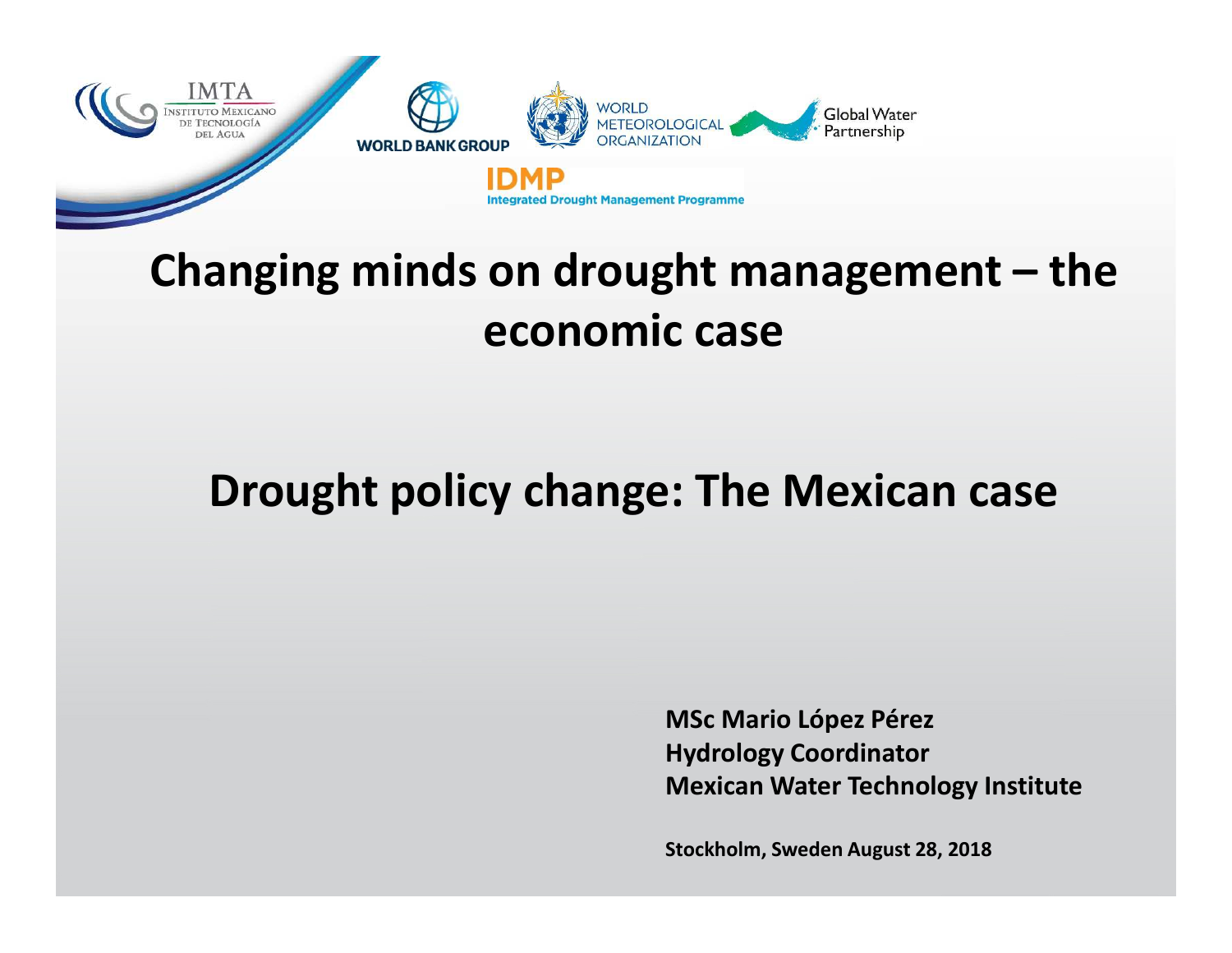# **Drought along the Mexican history**



- o Drought **has been <sup>a</sup> recurrent and persistent natural phenomena**
- o Theories support the disappearance and migration of the Mayan and Teotihuacancultures due to drought.
- oDuring the Colony (1521-1821) and<br>Independence period (XIX and XX Independence period (XIX Centuries) several food crisis were the result of drought events.
- oDrought was of the main causes of<br>historical events like the 1810 historical events Independence movement and the <sup>1910</sup> Mexican Revolution. <sup>2</sup> National Constitutions were issued at that time.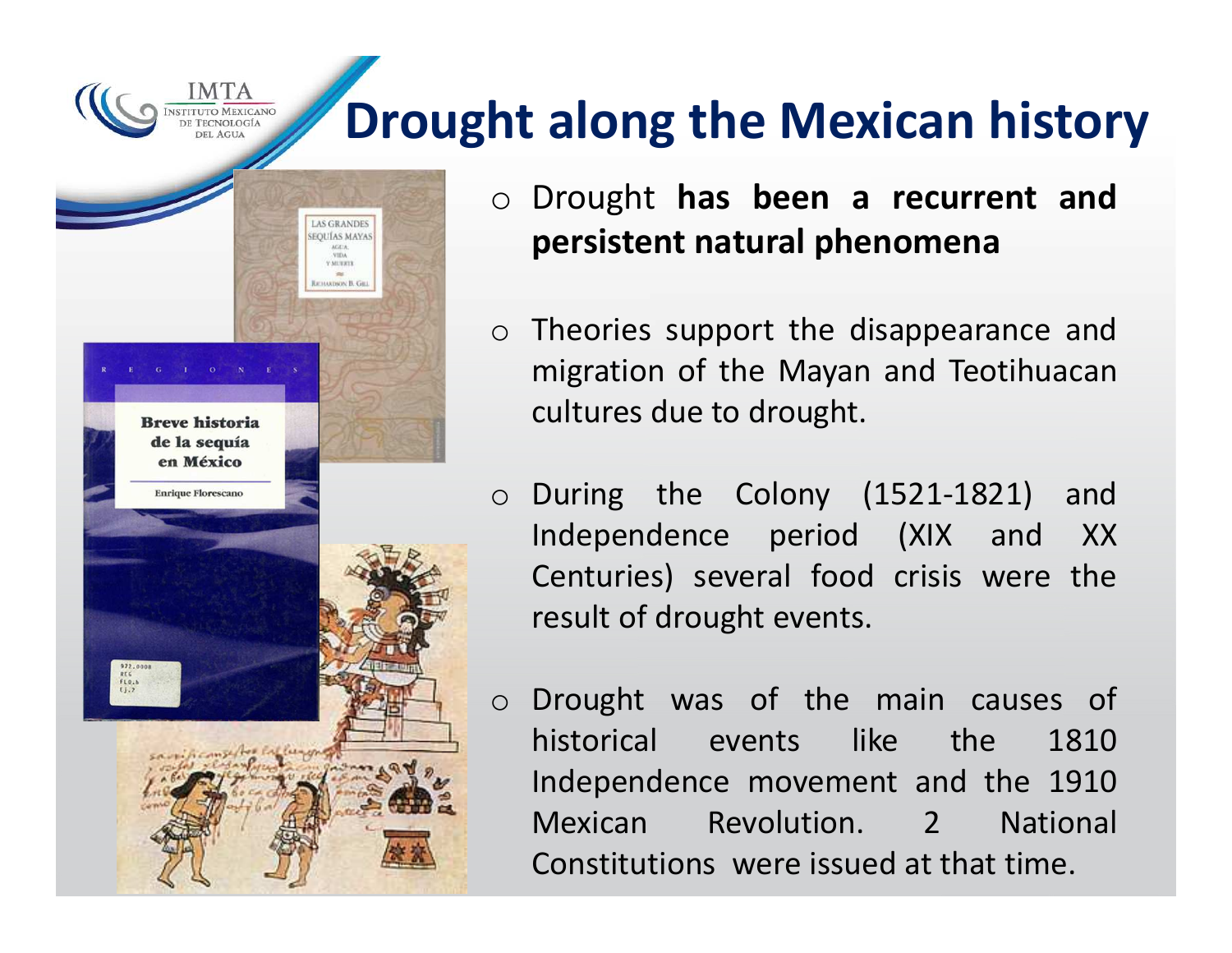#### **Percentage of area affected by droughts in Mexico until july of <sup>2018</sup> Mexico is vulnerable to drought impacts 2000 -2018**

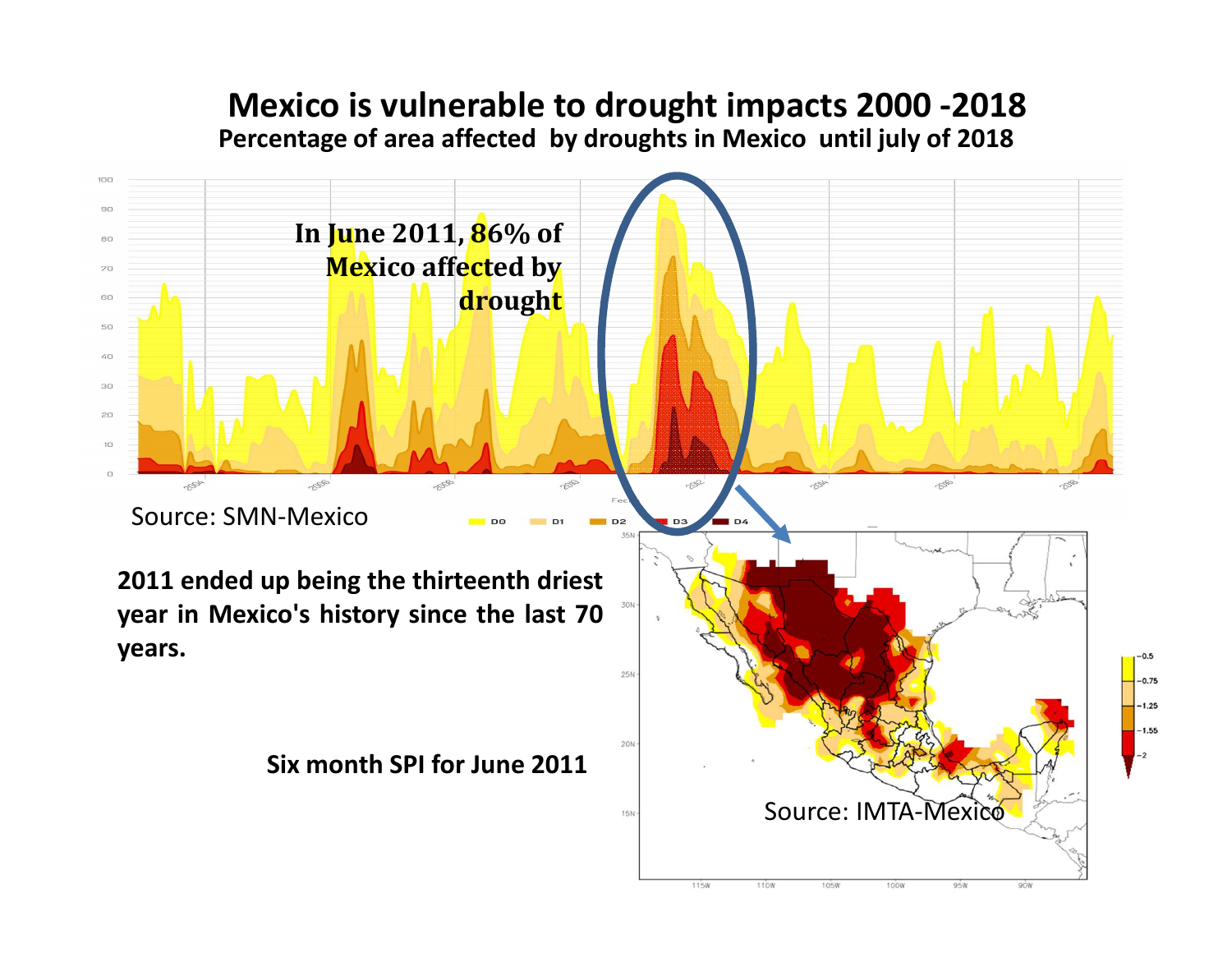**the Agricultural and Fisheries Sector (CADENA).** In 2011, 90% for relief actions and 5% for Budget allocated to the Natural Disasters Fund (FONDEN), the Fund for Prevention of **Natural Disasters (FOPREDEN), and Attention to Natural Disasters Contingencies of**

insurance



**The worst drought in seven decades generated**in **economic losses in agricultural production that exceed US\$ 1.3 billion (USDA). Losses amounted to 10% GDP(INEGI)**

**Reported damage costs in agriculture related to drought impacts 2000 – 2012** 

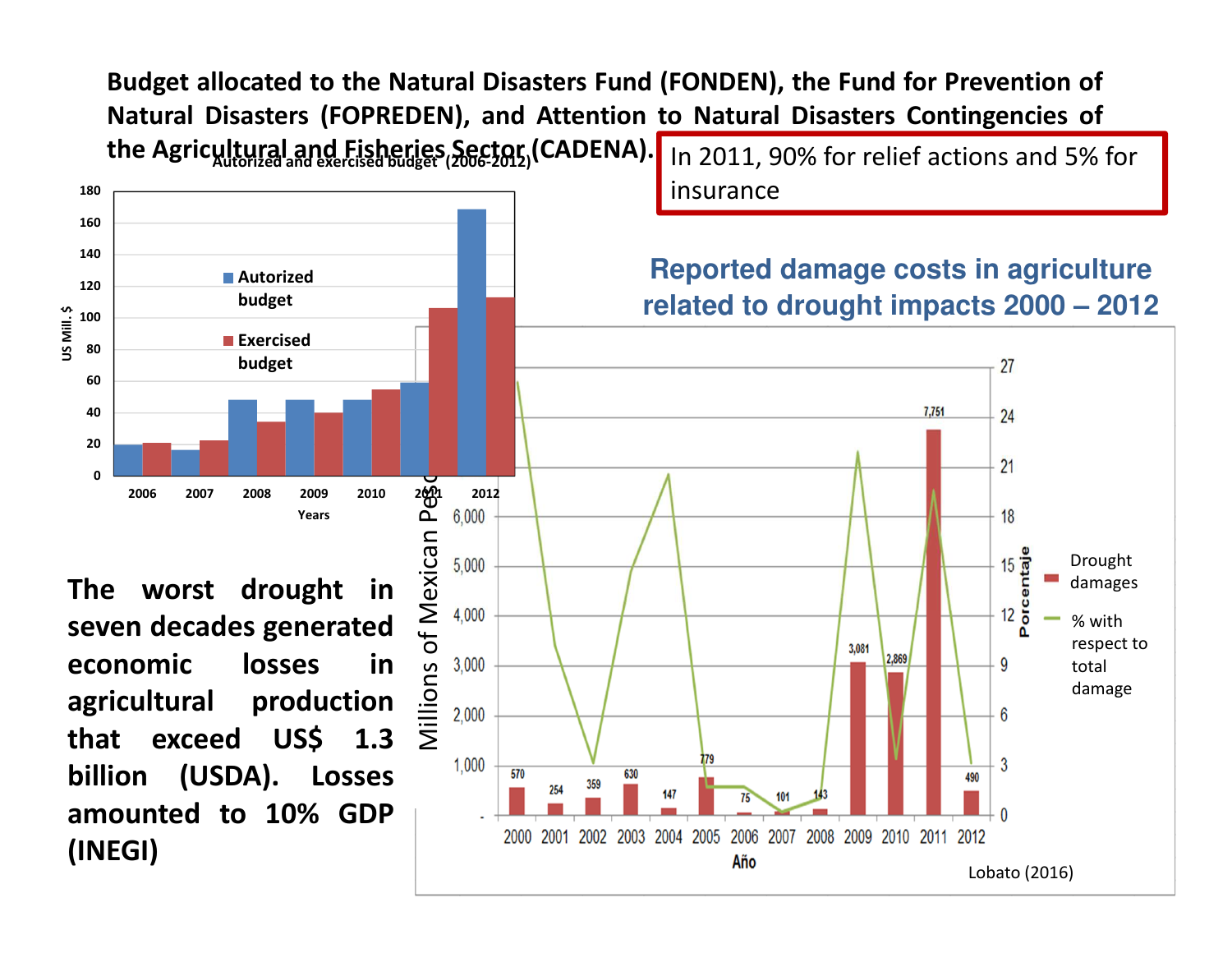Mexico changed the strategy from a reactive to proactive in the<br>sarioutural sector (include livesteak and fisherica) in the Nation agricultural sector (include livestock and fisheries) in the National Development Plan 2013-2018:

- • Reduce (and protect) the cost for the Federal Budget and transfer the risk to the insurance market / Reduce the risk to the agricultural sector
- •The 2018 target: all the agriculture (irrigated and rainfed) insured

Allocate budget from the 105 Federal Programmes related to drought

- • Priority to extreme poverty communities and counties, as well as rural and urban areas with priority attention (drought vulnerable)
- • The drought risk maps are very similar to the Mexican poverty index map according to UN parameters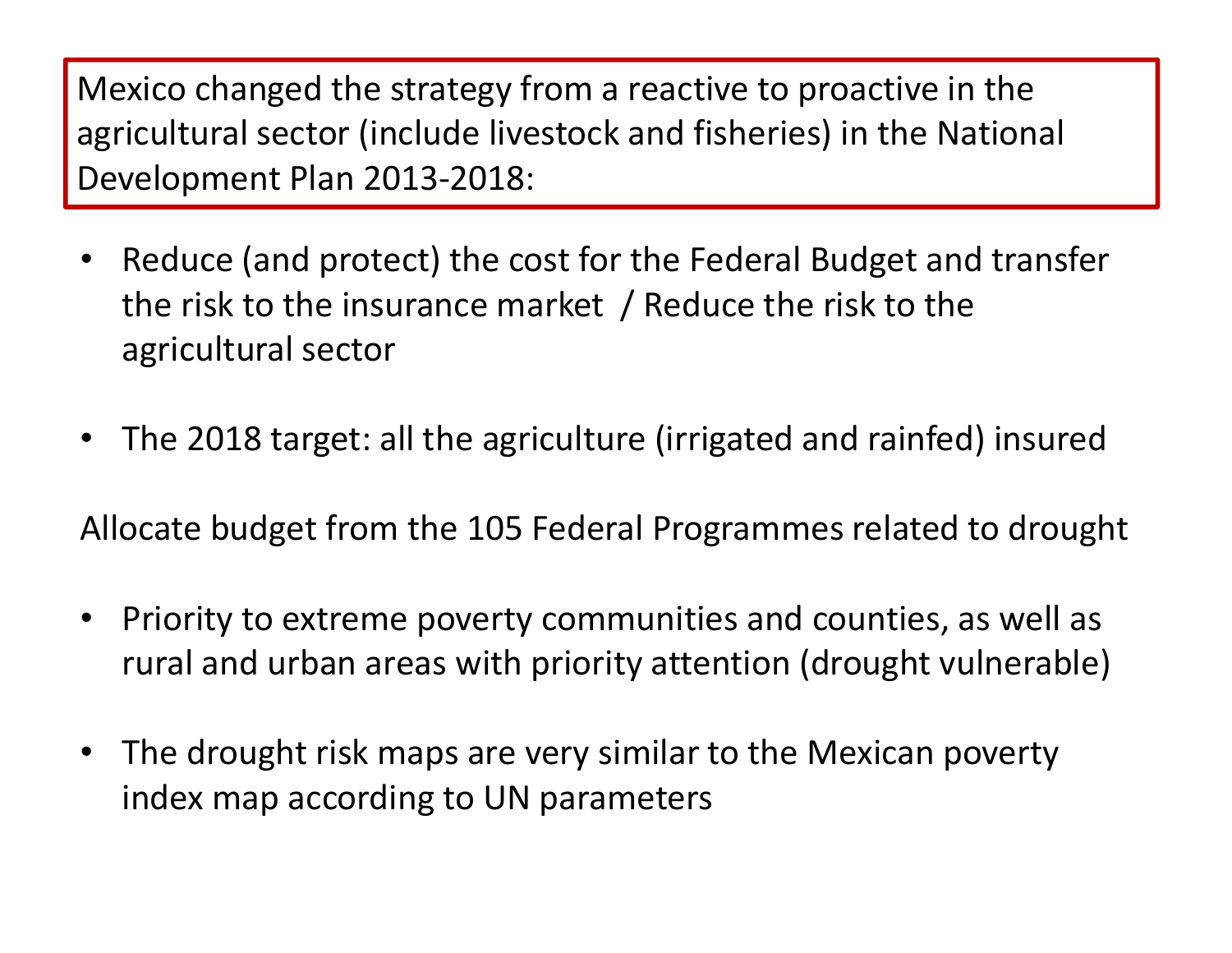## **Future challenges (economic)…**

- 1. Divulge the benefits of National Drought Programme (Pronacose) which today are not evident due to:
	- –– Floods continue to be the most politically attractive phenomena to attend (fund) with priority
	- – $-$  The drought at a national scale has recedeed
	- –— Pronacose´s actions slowed down /lack strong follow up
- 2. Establish an official national record of investment indrought
- 3. Transit from "drought programme" to specific legislation<br>(legal administrative and fissal) to make PROMAGOSE and (legal, administrative and fiscal) to make PRONACOSE aneffective public policy.